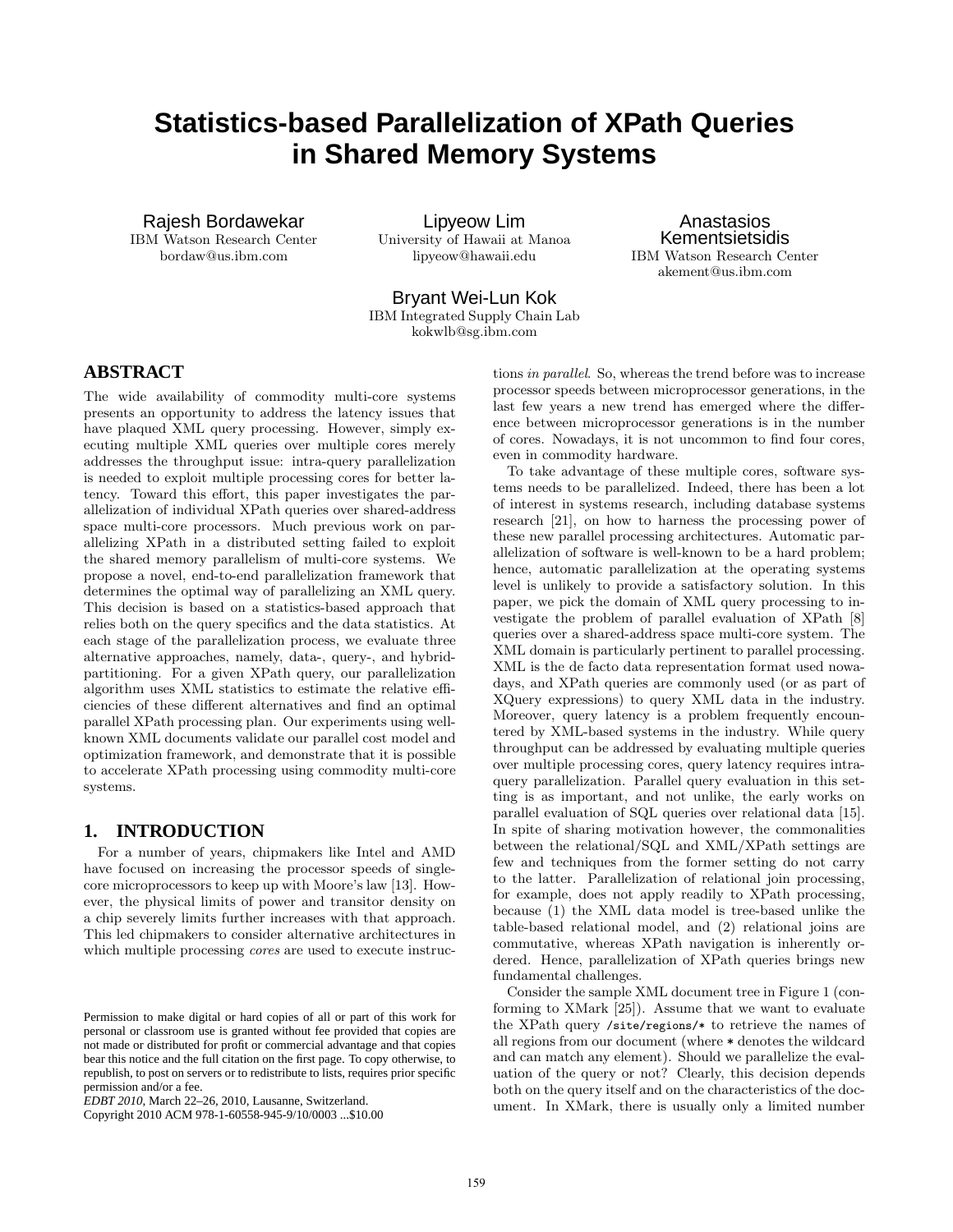

(b) XPath Query

### Figure 1: Sample XMark tree fragment and XPath query.

of region nodes, each corresponding to a continent. Therefore, our query will access only a small number of nodes. Given that any form of parallelism is expected to also incur some cost in the evaluation, it seems that in this particular setting any benefits from parallelism are either insignificant or are alleviated by the cost of parallelism. Therefore, a serial execution seems preferable. However, what if a region node exists for each, say, county in the United States? Then, with approximately 3,000 possible region nodes, for the same query it seems reasonable to try to parallelize the evaluation of the query by considering, in parallel, all the regions, say, by state. In general, given a document and a query, our first challenge here will be to decide whether or not to parallelize the evaluation of the query.

For the simple example query, once the decision is made to parallelize, it is rather straightforward to decide how the query is parallelized: each core evaluates the initial query over a subset of the regions (i.e., document), which is an example of what we call a data partitioning [4] parallelization strategy (more on this later). In reality however, there will be multiple ways to parallelize a query, each of which might use a different strategy. To see this, consider for example the query in Figure 1(b). Assuming that there is a large number of open\_auction nodes in the document, we might decide to parallelize on the third step of the query (hereafter also referred to as a partitioning point). Data partitioning here dictates that we evaluate the first three steps of the query sequentially and then each core evaluates the predicate over a subset of the open\_auction nodes retrieved by the serial evaluation. However, another parallelization strategy is also possible here. Using the query partitioning [4] parallelization strategy, we rewrite the initial query into three new queries, with each of the three predicates of the initial query appearing in only one of the resulting queries. For example, /site/open\_auctions/open\_auction[annotation/author] is one of the three queries. Then, each rewritten query is evaluated by a different core and the final result is computed by the intersection of results in all the cores.

Given the two alternative strategies, how can we choose which one to use to parallelize our query? Even if it is clear that one of the two strategies is the most promising, how can we be certain that parallelizing our initial query at a different step, say, in annotation might not give better response times. In general, for an XPath query with a total of  $n$ steps (including steps within predicates), each step could be a candidate partitioning point for parallelization. A parallel query processing plan might contain a subset of the partitioning points. Hence the number of possible parallel query plan is  $\mathcal{O}(2^n)$ . For a given subset of partitioning points, the parallelization strategy at each point, and the order of the partitioning points may further result in different parallelization plans. Coming up with a way to systematically search and find good parallel query processing plans in this huge search space is the second challenge we address in this paper. Unlike the work by [4] which builds such plans in an ad hoc manner, our objective here is to provide a solution that uses a statistics-based approach to find a good, if not the best, parallel query processing plan. Coming up with an appropriate statistics-based model for the parallelization of XPath queries is our third challenge.

The contributions of this paper are summarized as follows:

- We introduce and address the problem of parallelizing XPath queries on shared memory, multi-core processors. To the best of our knowledge this is the first work that offers a *systematic* way to address the challenges in this domain.
- We investigate what statistics are needed to model the running time of parallel XPath processing plans. We use a minimal set of known XPath statistics which we adapt and show how they can be used to find good parallel processing strategies.
- We propose a parallelization algorithm that uses the statistics together with several heuristics to find and select parallelization points in an XPath query. Once the parallelization points are selected, parallel query plans are generated and executed.
- We implement our parallelization algorithm in a prototype end-to-end XPath processing system and provide experimental results that validate the effectiveness of our parallelization algorithm on realistic XML workloads.

The rest of the paper is organized as follows: Section 2 discusses the related work. Section 3 introduces as background the three strategies for parallel execution of XPath queries: data, query, and hybrid partitioning. Section 4 describes the statistics-based models used to estimate the running time of different parallel execution strategies. Section 5 presents the statistics-based parallelization algorithm. Section 6 presents experimental evaluation of our algorithm using queries from realistic XML workloads. Finally, we conclude in Section 7 with a summary of our results and a discussion on future work.

# **2. RELATED WORK**

Orthogonal to our work, and thus not the focus of this paper, the problems of XML cardinality and selectivity estimation have been extensively studied [1, 6, 23, 24, 16, 10, 29, 28, 17, 2, 27]. Our work adapts and uses many of the estimation models (e.g., the Markov model) proposed in the literature.

Cost-based query optimization in XML databases, although not as well covered in the literature as selectivity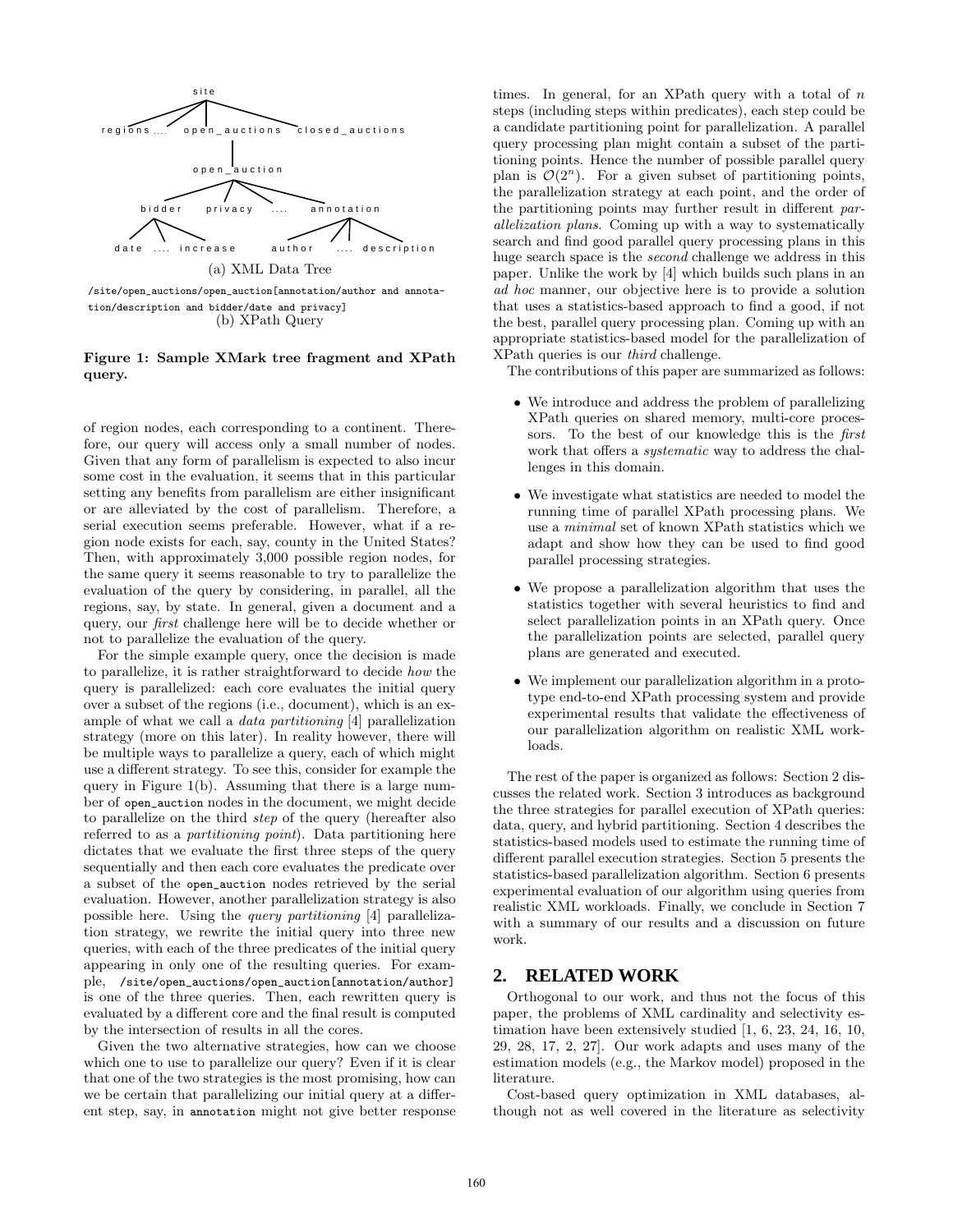estimation, has been employed successfully in commercial databases like IBM DB2 pureXML [2, 3]. Balmin et al. [2, 3] outlines some of the cost models and optimization heuristics used in DB2 pureXML. Hidaka et al. [12] outlines a cost model for XQuery. Zhang et al. also proposed a statistical learning-based approach [30] for modelling the cost of XPath queries. These cost-based query optimization approaches deal solely with sequential execution plans. Our work addresses cost-based optimization issues associated with parallelization. We adapt some of the existing cost models for sequential portions of our parallel execution plans, but the cost models that we developed for evaluating parallelization decisions have not been addressed in previous literature.

Parallelization of SQL queries has been extensively studied in the context of both distributed and centralized repositories [14, 15, 18]. Most commercial database systems support parallel query processing in either shared-nothing or shared-everything architectures. Parallelization has been extremely effective in practice, for both OLTP, OLAP/data warehousing, and web applications. Parallelization of SQL queries differs from the XPath parallelization as follows: (1) The SQL workload supports in-place updates, while XPath processing is read-only; (2) The relational data has a regular 2-dimensional structure that is suitable for partitioning either along rows or columns. The rooted hierarchical structure of XML is not inherently suited for balanced data partitioning; (3) Using hash-partitioning, it is easier to physically distribute relational data across multiple storage nodes while maintaining data affinity. For XML documents, it is very difficult to effectively physically cluster related items; and (4) Unlike relational data, XML can be accessed and stored in many different ways, e.g., in-memory, streaming, relational or native storage. XPath parallelization algorithms need to be tuned to match the XML storage and access characteristics.

Past studies have evaluated XML processing either in distributed or concurrent scenarios. Most existing XML processing engines are thread-safe and allow multiple threads to issue concurrent XPath queries againts an XML document. Distributed XML processing is discussed in [5, 7]. The work in [5] considers initially Boolean XML queries expressed in a language containing forward axes, labels, text and the Boolean operators and, or and not. The algorithms are inspired by partial evaluation. In essence, the whole query and all its sub-queries are evaluated in each distributed fragment. During query evaluation, data unknown at some fragment is replaced by Boolean variables. Therefore, the computation at a fragment may result in a Boolean expression in terms of these variables, hence the relationship to partial evaluation. When all fragments complete computing, the final Boolean result may be resolved. The main advantage of the scheme is that computation at various fragments proceeds in parallel and incurs a computational overall cost similar to that of a centralized mechanism. The work in [7] extends the ideas from Boolean to node-returning queries. The idea is to normalize queries, and to treat separately the qualifiers in a query and the selection (main skeleton) part of the query. The various qualifiers are treated using the techniques of [5]. The evaluation of the selection path also uses partial evaluation ideas to "transmit" information between fragments. The overall scheme of [5, 7] is elegant and theoretically efficient. However, one of its limitations is that these fragments need be constructed statically. Issues of load balancing and

performing the partition optimally or dynamically have not been addressed.

The work of [26] treats distributed query evaluation on semistructured data and is applicable to XML query processing as well. It treats three overlapping querying frameworks. The first is essentially regular expressions. The second is based on an algebra, C, and is aimed at restructuring. An algebraic approach based on query decomposition is provided for solving  $C$  queries. Here a query is rewritten into subqueries implied by the distribution. These queries are evaluated at the distributed fragments to produce partial results which are later assembled into a final result. The third is select-where queries, declarative queries combining patterns, regular expressions and some restructuring. Here, processing is done in two stages where the first is evaluating a related query that is expressible in C, and hence parallelizable, which produces partial results that are then used to form the final result at the client. The focus is on communication steps.

One may approach the problem of parallelizing XML query processing within the general framework of efficiently programming and coordinating multiprocessor computations (see [11] for a comprehensive treatment). This is the approach taken in [20, 22]. Execution of various XML processing tasks (not including query processing) appears in [20] in the context of multicore systems. The idea is to have a crew of processes each taking tasks out of its own work queue. Once tasks are exhausted, a process may steal tasks off queues of other processes. Tasks are ordered so that processing is done at the top whereas stealing is done at the bottom. This creates less contention. A scheme is presented for constructing the final result. The paper presents the idea of region-based task partitioning to increase task granularity. Parallel XML DOM parsing is presented in [19, 22]. The first paper uses a dynamic scheme for load-balancing among cores. The idea in the second paper is to statically load-balance the work among the cores. This latter work is targeted at large shallow files containing arrays and does not scale to many cores (beyond six).

### **3. PRELIMINARIES**

**XPath queries.** We briefly review the class  $Q$  of XPath queries considered in the paper which are of the form:

$$
\begin{array}{l}\n\mathcal{Q} ::= \epsilon \mid t \mid * \mid \mathcal{Q}/\mathcal{Q} \mid \mathcal{Q}[p], \\
p ::= \mathcal{Q} \mid \mathcal{Q}/\text{text}) = 'c' \mid \mathcal{Q}/\text{label}) = l \mid \mathcal{Q}/\text{pos}() \text{ op } i \mid \\
\mathcal{Q} \land \mathcal{Q} \mid \mathcal{Q} \lor \mathcal{Q}\n\end{array}
$$

where  $\epsilon$  is the empty path (self), t is a tag,  $*$  is a wildcard (matches any tag), and '/' is the *child-axis*;  $[p]$  is referred to as a *predicate*, in which  $Q$  is an expression, c and l are string constants, *op* is any one of  $\leq, \geq, \lt, \gt, =$ , *i* is an integer, and ∧, ∨ are the Boolean conjunction and disjunction, respectively. Notice that in the paper we are currently considering only queries with downward modalities, since these are the most commonly used in practice. Parallelizing such queries is already challenging, as the following sections illustrate. For these queries, we do support complex nested predicates, which include boolean combinations of sub-predicates, and tests on label names, contents and positions.

In the next sections, we often distinguish the processing of a query Q from that of its predicates at the various query steps.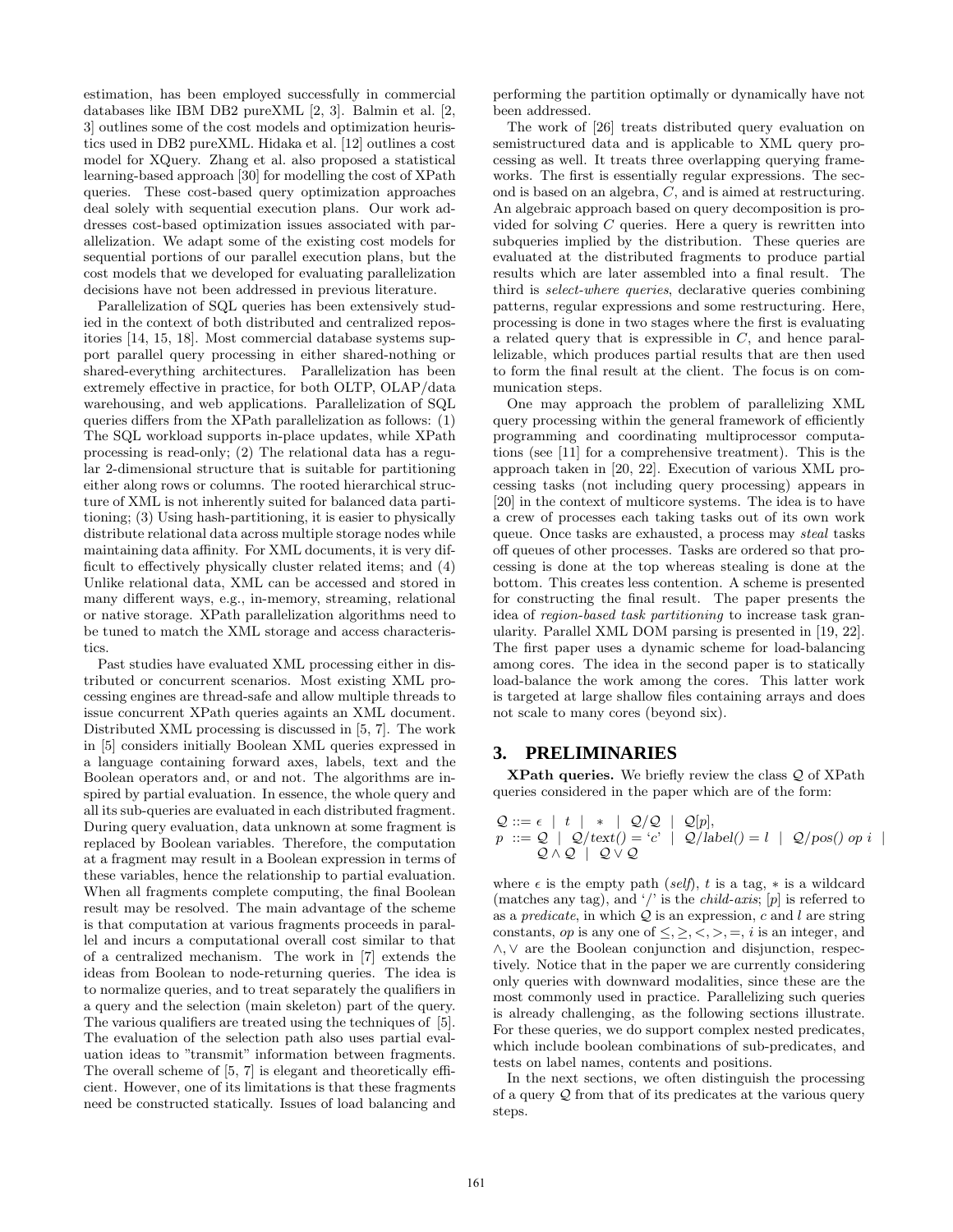

Figure 2: Data partitioning, query partitioning and hybrid partitioning strategies

Partitioning Strategies. Ad hoc parallelization of individual XPath queries was first explored in [4]. The authors presented three strategies for parallelizing individual XPath queries over an abstract XML data model: (1) Data partitioning; (2) Query partitioning; and (3) Hybrid partitioning. Since our parallelization algorithm assumes these three parallelization strategies, we briefly review them.

In the data partitioning strategy, the same XPath (sub-)query is evaluated on multiple distinct partitions of the XML data. In practice, an XPath query is often split into two sub-queries: the prefix sub-query and the suffix sub-query. The prefix sub-query is executed serially on a single processor (i.e., single core) to obtain a node set. The node set is then partitioned and the suffix subquery is then executed in parallel over the distinct partitions. As an example, the query in Figure 1(b) can be executed using data partitioning strategy as illustrated in Figure  $2(a)$ . The original query is split into the prefix, /site/open\_auctions/open\_auction, and the suffix, ./[anno.. and ..]. The prefix is executed by a single processor core and the resulting node set of open\_auction nodes is partitioned and distributed over the participating processor cores. Each processor core then executes the suffix on its assigned nodes. The result of the original query can then be computed by merging local results from participating processor cores.

In the query partitioning strategy, the input query is 'partitioned' into multiple sub-queries that are evaluated on the same XML data tree. Each processor core executes an assigned sub-query on the entire XML document and the final result of the query is computed as the union or intersection of the per-processor node sets. Unlike the data partitioning approach, this approach achieves parallelism via exploiting potentially non-overlapping navigational patterns of the queries. Figure 2(b) illustrate the execution of the XPath query in Figure 1(b) using the query partitioning approach. The original query is re-written into two distinct predicated sub-queries, each executing a part of the original predicate. Each new query is executed by a separate processor core over the same XML document. The final result is computed by intersecting two local result sets.

In the hybrid partitioning strategy, both data and query partitioning are applied onto a single XPath query. Figure  $2(c)$  and Figure  $2(d)$  illustrate two possible implementation of the XPath query using the hybrid partitioning approach. In Figure  $2(c)$ , the input query is first re-written using the query partitioning approach assuming a set of virtual processor cores for the entire XML document. Each virtual processor core is a set of physical processor cores and it executes its assigned query using the data partitioning approach. Specifically, if the virtual processor core consists of two physical processor cores, one of the processor cores will first execute the prefix portion of the assigned query and then the two processor cores will concurrently execute the parallel portion of the suffix sub-query using their allocated context nodes. Alternatively, Figure 2(d) illustrates first using the data partitioning strategy over a set of virtual processor cores and then using query partitioning strategy over the physical processor cores within a virtual processor core. The hybrid partitioning strategy is a generalized form of the query and data partitioning strategies and can be used recursively.

#### **4. STATISTICS-BASED COST MODEL**

Our parallelization algorithm uses a statistics-based model together with heuristics in order to find an efficient parallel query processing plan. Recall that the search space of all possible XPath query processing plans (parallel and sequential) is super-exponential. A statistics-based cost model is used to quickly evaluate a candidate plan (or relevant portions of a plan) and determine if it is likely to be an efficient plan. Running the cost model on every possible plan is clearly infeasible; Hence, heuristics need to be used in combination with the cost model to prune the search space. The following factors affect the parallelization decision:

• cardinality of a step: if there are too few node instances matching a particular step, performing parallelization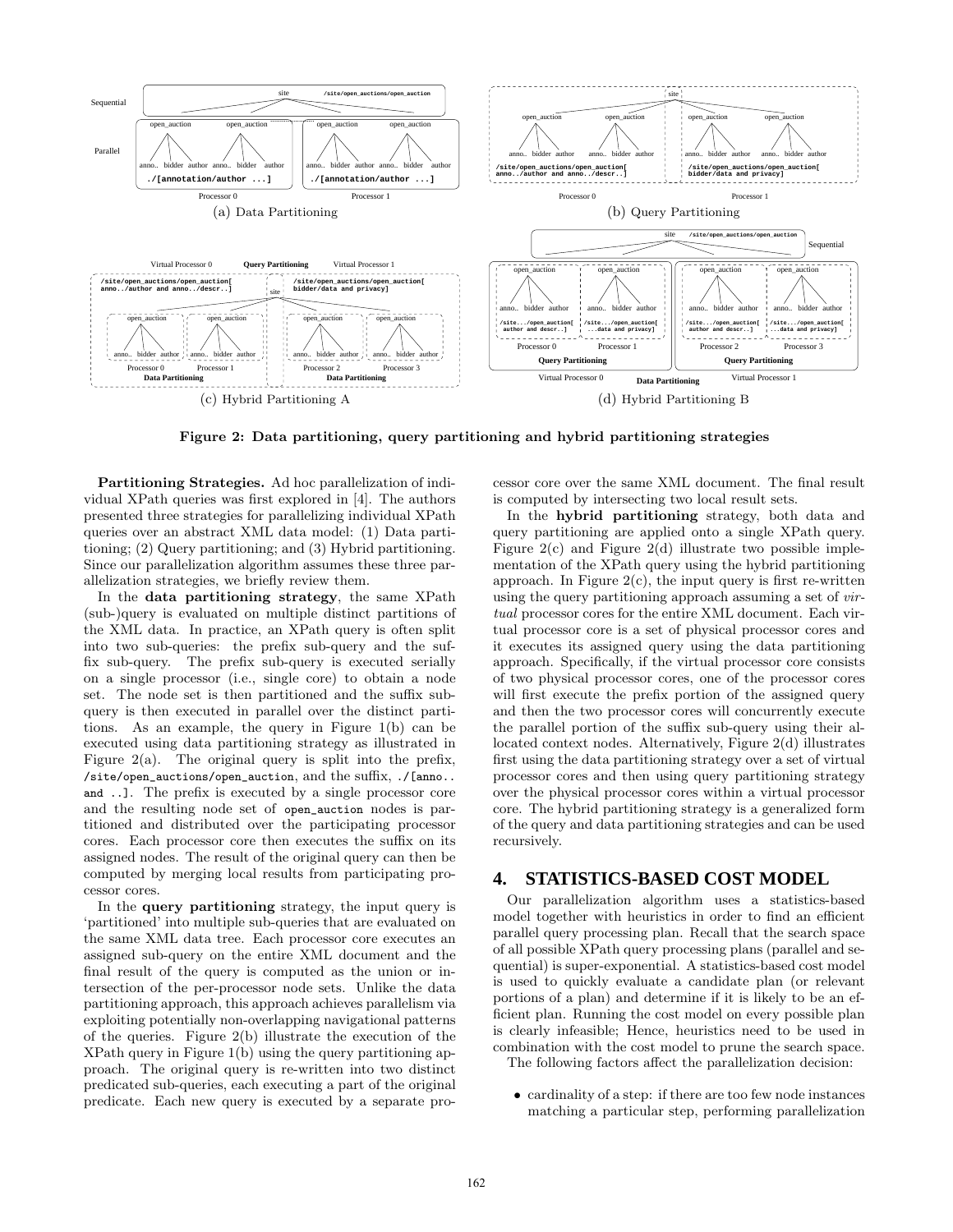

Figure 3: An example of an XML data tree.

via data partitioning at that step is not feasible.

- number of branches in the predicates of a step: If there are no predicates or very few branches in the predicate, performing parallelization via query partitioning at that step is not feasible.
- amount of work done via sequential and via parallel processing: For overall speedup, the sequential work should be minimized and the maximum amount of work parallelized.

Our statistics-based cost model quantifies the processing cost of three basic ways of processing an XPath query: sequential, data partitioning, and query partitioning. The cost functions for data partitioning and query partitioning both rely on the cost function for sequential processing. Key components of these functions are the notions of cardinality and selectivity. While the two terms are sometimes used interchangeably in the literature, in our work there is a clear distinction between the two. There is a substantial body of work on cardinality and selectivity estimation. None of these problems is the main focus of our work. Instead, we rely and extend (where appropriate) existing definitions.

Statistics. XML statistics collection in the context of traditional non-parallel XML query optimization is a wellstudied topic. Using XML statistics for parallelization of XML queries, on the other hand, is unchartered waters. We adopt a minimalist approach and begin our investigation by using a small set of known XML statistics. The goal is to determine how a minimal set of XML statistics can be used in the parallelization process and whether it is adequate. Statistics collection algorithms are beyond the scope of this paper and the reader should refer to [1, 16, 17, 2]. The small set of XML statistics needed by our parallelization is summarized below.

- 1. Single tag count  $f(t_i)$  counts the number of node instances in the XML data tree that matches the tag  $t_i$ ,
- 2. Fanout count  $f(t_i|t_{i-1})$  counts the average number of child node instances matching  $t_i$  for each parent node matching  $t_{i-1}$ ,
- 3. Children count  $f(*|t_{i-1})$  counts the average number of child node instances (regardless of tag) for each parent node matching  $t_{i-1}$ .

Although we use a first order Markov model for our statistics, our parallelization algorithm is general and higher order Markov models or other models can be used as well.

Under this simplifying assumption, to compute the above three statistics, it is sufficient to collect single tag and tagtag pair counts, as described in [1, 16].

Cardinality. We first use the collected statistics to estimate the cardinality of each step in an XPath expression. The cardinality of a step in an XPath expression is the number of nodes in the XML data tree that satisfy the conditions of that step. For example, the cardinality of  $\langle a, \, a/b \rangle$  and  $a/b/c$  are 1, 3, and 8 respectively for the XML data tree in Figure 3.

Consider an XPath expression  $\mathcal{Q} = \frac{t_0}{t_1}, \ldots, \frac{t_i}{t_k}$ (with no predicates for now), where each  $t_i$  is either a tag or the wildcard ∗. Let  $\mathcal{Q}_i$  denote the sub-expression of  $\mathcal Q$  up to step  $t_i$ . Then, the cardinality of  $\mathcal{Q}_i$  is estimated by the recurrence relation,

$$
card(Q_i) = \begin{cases} 1 & \text{if } i = 0\\ f(t_i|t_{i-1})card(Q_{i-1}) & \text{otherwise} \end{cases}
$$
 (1)

Cardinality, as define here, is similar to the definition in [2].

EXAMPLE 1. Consider the XML data tree in Figure 3. The cardinality of  $\frac{a}{b}c$  can be estimated as,

$$
card((a/b/c) = f(c|b) f(b|a) card((a) = \frac{8}{3} \cdot \frac{3}{1} \cdot 1 = 8
$$

Similarly, it is not hard to see that the cardinality of  $/a/b/*$  is 10.

Selectivity. In order to estimate the cardinality of more complex XPath expressions that contain predicates, the notion of selectivity is needed. Selectivity is a fraction associated with a predicate that quantifies the filtering power of the predicate. For example, the selectivity of predicate  $\left[\frac{e}{f}\right]$ in  $\frac{a}{b}e/f$  is  $\frac{2}{3}$  for the XML data tree in Figure 3. Consider the XPath expression

 $\mathcal{Q} = /t_0/t_1/\dots/t_i[t_{i,0}/t_{i,1}/\dots/t_{i,j}/\dots/t_{i,m}]/\dots/t_k$ , and let  $\mathcal{Q}_i$  denote the sub-expression of  $\mathcal Q$  up to step  $t_i$ . Also, let  $p_i$  denote the predicate  $t_{i,0}/t_{i,1}/\ldots/t_{i,j}/\ldots/t_{i,m}$  of  $t_i$ and  $p_{i,j}$  the sub-predicate of  $p_i$  up to step  $t_{i,j}$ . Then, the selectivity of  $p_{i,j}$ , denoted by  $sel(p_{i,j})$ , can be computed using the recurrence relation,

$$
sel(p_{i,j}) = \begin{cases} \min(f(t_{i,0}|t_i), 1.0) & \text{if } j = 0\\ \min(f(t_{i,j}|t_{i,j-1}), 1.0)sel(p_{i,j-1}) & \text{otherwise} \end{cases}
$$
(2)

Example 2. Consider the XML data tree in Figure 3. The selectivity of predicate  $p = [e/f]$  in  $\sqrt{a/b} [e/f]$  can be estimated as,

$$
sel(e/f) = \min(f(f|e), 1.0) sel(e)
$$
  
=  $\min(f(f|e), 1.0) \min(f(e|b), 1.0)$   
=  $\min(\frac{3}{2}, 1.0) \min(\frac{2}{3}, 1.0) = \frac{2}{3}$  (3)

When a predicate is a boolean combination of subpredicates, the selectivity of the whole expression is computed from the selectivity of the component sub-predicates using the following rules,

$$
sel(p \text{ AND } p') = \min(self(p), sel(p')) \tag{4}
$$

$$
sel(p \ OR \ p') = \ max(self(p), sel(p')) \tag{5}
$$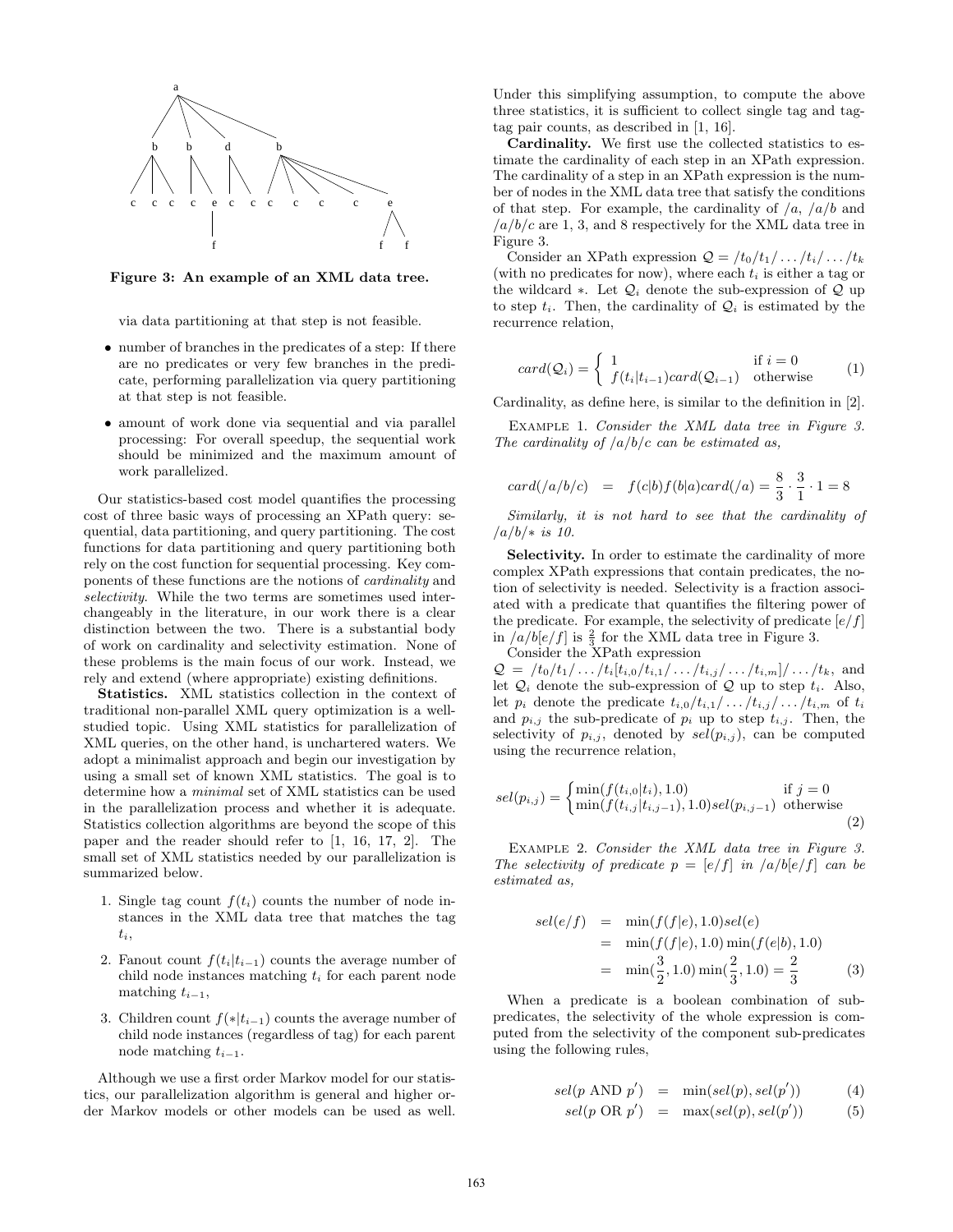where  $p$  and  $p'$  are the predicate sub-expressions.

Given the selectivity of predicates, we can now refine the cardinality estimation (of Eqn. 1) to account for the presence of predicates. This can be done by multiplying the cardinality of a step with the selectivity of the associated predicate.

$$
card(Q_i[p_i]) = \begin{cases} 1 & \text{if } i = 0\\ f(t_i|t_{i-1})card(Q_{i-1}[p_{i-1}])sel(p_i) & \text{otherwise} \end{cases}
$$
(6)

Of course, not all steps in a query have predicates. For example, in the query  $\frac{a}{b}e/f$  only the second step has a predicate. In order to be able to use the above formula uniformly for all steps of any query, we introduce the notion of the *empty* predicate  $[\epsilon]$  (note that the empty predicate is supported by the query grammar introduced in the previous section). We define the selectivity of the empty predicate to be equal to 1 and therefore any query in our grammar can be rewritten to an equivalent query where each step has a predicate. For example, query  $\frac{a}{b}e/f$  can be rewritten to query  $a[\epsilon]/b[\epsilon[\epsilon]/f[\epsilon]]$ . Then, Eqn. 6 can be used to compute the cardinality of each step. Hereafter, whenever we compute cardinality, we will always use this formula on queries whose steps always includes (empty) predicates.

**Sequential Cost.** Consider the XPath expression  $Q =$  $/t_0[p_0]/ \dots /t_{i-1}[p_{i-1}]/t_i[p_i] / \dots / t_k[p_k]$ , where each  $p_i$  is either a predicate of the query or an introduced empty predicate. Suppose the prefix  $Q_{i-1}[p_{i-1}]$  has been processed (all the steps and predicates up and including step  $t_{i-1}$ ) resulting in a node set  $\mathcal{N}_{i-1}$ . For each node in the node set  $\mathcal{N}_{i-1}$ , the average cost of traversing the remaining suffix (starting with step  $t_i$ ) of the XPath expression on a single processor model can be estimated by,

$$
cost(t_i) = \begin{cases} f(t_i|t_{i-1}) & \text{if } i = k \text{ and } p_i = \epsilon \\ f(t_i|t_{i-1}) [cost(p_i) \\ + f(*|t_i)C_{step}] & \text{if } i = k \text{ and } p_i \neq \epsilon \\ f(t_i|t_{i-1}) [cost(t_{i+1}) \\ + cost(p_i) + f(*|t_i)C_{step}] \text{ otherwise} \end{cases}
$$
(7)

where  $cost(p_i)$  is the cost of processing the predicate  $p_i$ , and  $C_{step}$  is the overhead associated with processing a step. The intuition for the recursion is as follows. Starting from a single node matching  $t_{i-1}$  (henceforth the parent node), there are on average  $f(t_i|t_{i-1})$  child nodes that match  $t_i$ . For each node that matches  $t_i$  (henceforth current node), the average cost can be computed as the sum of  $cost(t_{i+1})$  (computed recursively), the cost  $cost(p_i)$  of processing the predicate  $p_i$ associated with the current node, and an overhead associated with processing child steps from the current node. In order to process both the predicate and the  $t_{i+1}$  step, all the children of the current node need to be scanned once. The cost of this scan is captured by the average number of children of the current node multiplied by  $C_{step}$ , the overhead associated with processing a child step. In terms of  $cost(p_i)$ , in general, a predicate  $p_i$  is a boolean combination of XPath expressions. Hence,  $cost(p_i)$  can be estimated recursively computing the cost of the constituent XPath expressions and summing the costs together.

EXAMPLE 3. The cost for the XPath expression  $\sqrt{a/b/c}$ and  $e/f$  can be estimated by essentially estimating the cost of the query root.

$$
cost(a) = f(a|root) [cost(b) + f(*|a)C_{step}]
$$
  
= {f(b|a) [cost(c and e/f) + f(\*|b)C<sub>step</sub>]} + 4C<sub>step</sub>  
= 3 [cost(c) + cost(e)] + 14C<sub>step</sub>  
= 3 { $\frac{8}{3} + \frac{2}{3}$  [f(f|e) +  $\frac{3}{2}$ C<sub>step</sub>] + 14C<sub>step</sub>  
= 11 + 17C<sub>step</sub>

Note that the cost computed by Eqn. 7 is for each instance of the node set matching the previous step. To obtain the total cost of traversing the suffix starting at  $t_i$ , the average cost  $cost(t_i)$  needs to be multiplied by the cardinality  $card(Q_{i-1}|p_{i-1}|)$  of the nodeset from the previous step.

Data Partitioning Cost. Consider the XPath expression  $Q = /t_0[p_0]/t_1[p_1]/ \ldots /t_i[p_i]/ \ldots /t_k[p_k]$ . The cost of evaluating the XPath fragment starting at  $t_i$  using data partitioning at  $t_i$  over n processors can be estimated as

$$
DPost(t_i, n) = \frac{1}{n} \cdot card(Q_{i-1}[p_{i-1}]) \cdot cost(t_i)
$$

$$
+ card(Q_i[p_i]]) \cdot tempResultOverhead
$$

$$
+ n \cdot C_{par}
$$
(8)

Note that  $DPoset(t_i, n)$  does not take into account the cost of traversing from the beginning of the XPath expression to  $t_i$ .

The first pass of our optimizer does not consider the number of processors when deciding whether a particular step should be a candidate for parallelization via data partitioning. Moreover, the data partitioning cost function (Eqn. 8) is non-monotonic. Hence, the candidacy decision is made based on the optimal data partitioning cost over any number of processors,

$$
DPost_{opt}(t_i) = \min_{n} DPost(t_i, n) \tag{9}
$$

$$
n_{opt} = \arg\min_{n} DPost(t_i, n) \qquad (10)
$$

Query Partitioning Cost. Consider the XPath expression  $/t_0/\ldots/t_i[p_i]/\ldots/t_k$ . The predicate  $p_i$  is a boolean combination of predicate XPath expressions of the form  $p_{i,0}$  op  $p_{i,1}$  op  $\ldots$  op  $p_{i,n-1}$ , where each op can be a conjunction or a disjunction. The cost of evaluating the predicates associated with  $t_i$  using query partitioning of the *n* predicates over n processors can be estimated as

$$
predQPost(p_i) = card(Q_{i-1}[p_{i-1}]) \cdot \begin{bmatrix} \max_{0 \le j \le n} cost(p_{i,j}) \\ +booleanOverhead(p_i) + n \cdot C_{par} \end{bmatrix}
$$

In fact the boolean combination is parenthesized into a binary tree and the overhead of merging the results after the parallelized predicate XPath expressions have completed is dependent on this binary tree. The overhead is computed using the following recursive formula,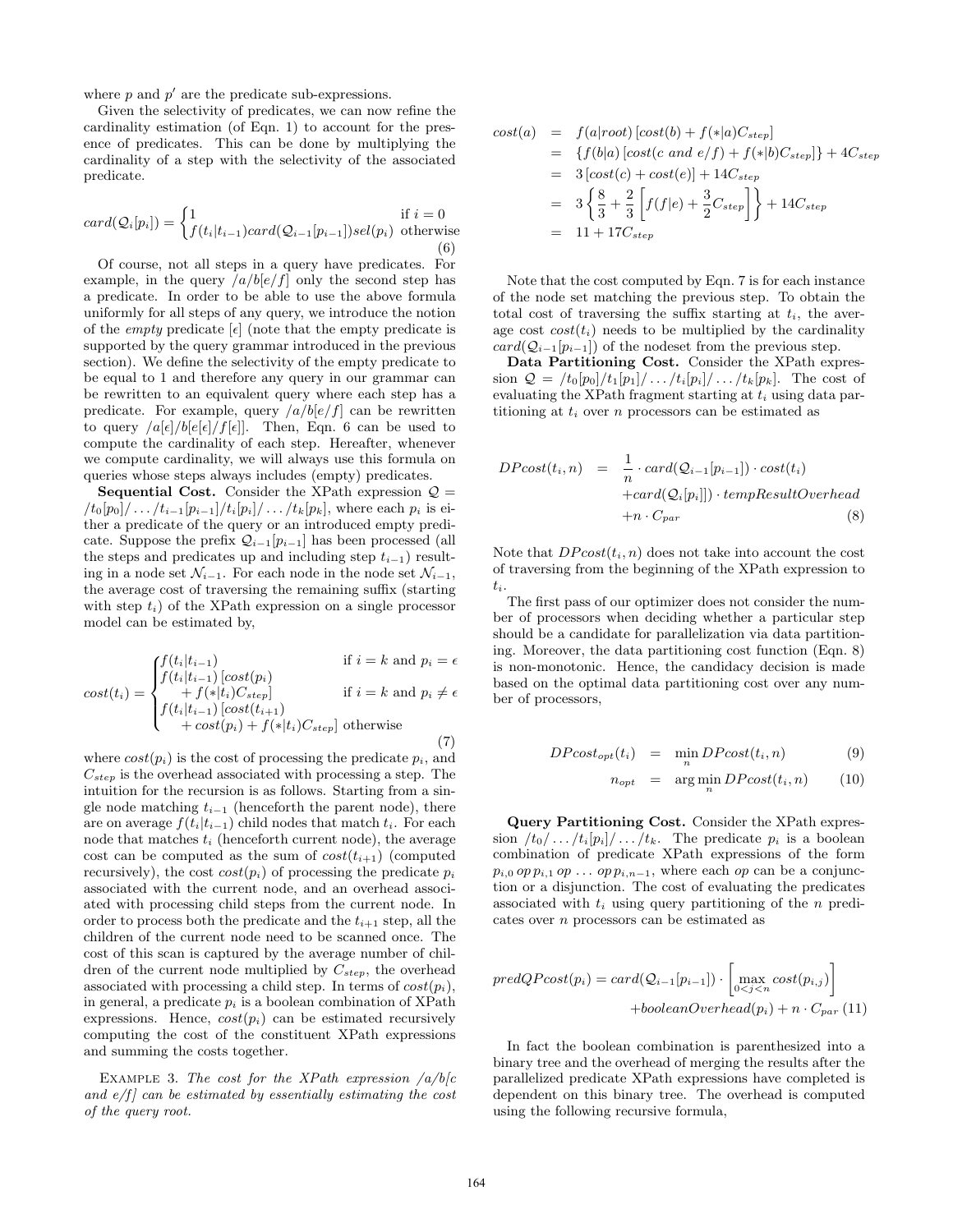#### Algorithm 1 PARALLELIZEXPATH $(xpath, S)$

Input: XPath Expression xpath, Data Statistics S

Output: multi-threaded query plan

1:  $Q \leftarrow \text{XPathParser}(\ \text{xpath})$ 2:  $\dot{\mathcal{P}} \leftarrow \emptyset$ 

- 3: ANNOTATEQUERYTREE $(Q, FirstStep(Q), S, P)$ <br>4: /\* Choose Partitioning Points \*/
- 4: /\* Choose Partitioning Points \*/
- 5: Sort  $P$  by depth and parallel cost
- 6:  $\mathcal{P}_{\text{out}} \leftarrow$  Pick top k points according to heuristics (Sec. 5.2)
- 7:  $Plan \leftarrow$  Construct parallel plan using  $\mathcal{P}_{opt}$

\n
$$
booleanOverhead(p)
$$
\n if  $p$  is atomic\n 
$$
ANDoverhead[sel(lhs(p))
$$
\n
$$
+ sel(rhs(p))]
$$
\n
$$
+ booleanOverhead(lhs(p))
$$
\n
$$
+ booleanOverhead(rhs(p))
$$
\n if  $Op(p)$  is AND\n  $ORoverhead[sel(lhs(p))]$ \n
$$
+ self(rhs(p))]
$$
\n
$$
+ booleanOverhead(lhs(p))
$$
\n
$$
+ booleanOverhead(lhs(p))
$$
\n
$$
+ booleanOverhead(rhs(p))
$$
\n if  $Op(p)$  is OR\n (12)\n

Note again that the query partitioning cost at step  $t_i$  is computed as the average cost for each instance node matching  $t_i$ . Hence, the total query partitioning cost at  $t_i$  needs to be computed by multiplying with the cardinality of  $t_i$ .

# **5. STATISTICS-BASED XPATH PARAL-LELIZATION**

Our statistics-based parallelization algorithm is outlined in Algorithm 1. The input XPath expression is first parsed into a query tree using a standard XPath parser. The parallelization algorithm then makes two passes over the query tree. In the first pass (line 1), data statistics are used to estimate the cardinality and costs of each step in the XPath expression and identifies a set  $P$  of candidate points for parallelization based on local conditions. In the second pass (line 1-1), each candidate parallelization point is evaluated using heuristics that take into account global conditions, and the most promising parallelization points are picked. Once the parallelization points have been chosen, a multi-threaded parallel query processing plan can be constructed (line 1). We describe the two passes in greater detail next.

# **5.1 Finding Candidate Partitioning Points**

The first pass in our parallelization algorithm identifies candidate partitioning points in the query tree using a cost model. Each node in the query tree is traversed and evaluated using two mutually recursive procedures ANNOTATE-QueryTree and annotateQueryTreePred. Conceptually, the procedure ANNOTATEQUERYTREE iterates over each linear step of an XPath expression, while ANNOTATEQUERY-TreePred iterates over the boolean expressions contained in predicates.

Algorithm 2 outlines the logic of ANNOTATEQUERYTREE. The ANNOTATEQUERYTREE procedure takes as input the query tree for the XPath expression, a pointer to the current node in the query tree and data statistics, and returns the selectivity and the cost of the XPath fragment starting from the current node. The selectivity is used mainly in the case

#### Algorithm 2 ANNOTATEQUERYTREE( $Q, t_i, S, P$ )

Input: Abstract Query Tree  $Q$ , Current Node  $t_i$ , Data Statistics  $S$ , Current set of candidates P **Output:** Selectivity at  $t_i$ , Cost estimate at  $t_i$ , adds candidates to  $\mathcal{P}$ 1: minpredsel  $\leftarrow \infty$ <br>2: (sumpredcost, su 2:  $(sumpredcost, sumntwigs, QPcost) \leftarrow (0, 0, 0)$ <br>3: if  $t_i$  is the end of list symbol **then** 3: if  $t_i$  is the end of list symbol then<br>4: return (1.0) return  $(1,0)$ 5: if  $t_i$  is root then<br>6:  $sel \leftarrow 1$ 6:  $sel \leftarrow 1$ <br>7:  $card \leftarrow$  $card \leftarrow 1$ 8: else if  $t_i$  is a step then<br>9:  $sel \leftarrow min(f(t_i|t_{i-1}), 1)$ 9:  $sel \leftarrow \min(f(t_i|t_{i-1}), 1.0)$ <br>10:  $card \leftarrow card(t_{i-1}) \cdot f(t_i)$ 10: card ← card $(t_{i-1}) \cdot f(t_i|t_{i-1})$ <br>11: for all  $n \in Predicates(t_1)$  de 11: for all  $p \in \text{Predict}(t_i)$  do<br>12: (predsel, predcost, predQPco  $(predsel, predcost, predQPcost, ntwigs) \leftarrow$  $A$ NNOTATEQUERYTREEPRED $(Q, p, S, P)$ 13:  $sumntwigs \leftarrow sumntwigs \leftarrow sumntwigs + ntwigs$ <br>14:  $QPost \leftarrow max(QPost, predQPcos)$ 14:  $QPcost \leftarrow max(QPcost, predQPcost)$ <br>15:  $minpredsel \leftarrow min(minpredsel, rreds)$ 15:  $minpredsel \leftarrow min(minpredsel, predsel)$ <br>16:  $sumpredcost \leftarrow sumpredcost + predcost$ 16:  $sumpredcost \leftarrow summedcost + predcost$ <br>17: if  $sumpredcost > 0$  then 17: if  $sumpredcost > 0$  then<br>18:  $cardWithPred \leftarrow card \cdot minpredsel$ 19:  $QP\cos t \leftarrow QP\cos t + sumntwigs * C_{par}$ 20:  $(resel, roost) \leftarrow \text{ANNOTATEQUERTREE}(Q, t_{i+1}, S, P)$  $21:$  sel  $\leftarrow$  sel  $\cdot$  min(rsel, minpredsel) 22:  $cost \leftarrow f(t_i|t_{i-1}) \cdot [sumpredcost + rcost + C_{step} \cdot f(*|t_i)]$ /\* Logic for DP candidacy \*/ 23: if card  $\geq minCardForDP$  then<br>24:  $DPcost \leftarrow \text{Eqn. } 9$ 24:  $DPost \leftarrow \text{Eqn. 9}$ <br>25: if  $DPost < cost$ 25: if  $DPost \leq \cos t$  then<br>26:  $\mathcal{P} \leftarrow \mathcal{P} \cup t_i$  {/\* add  $t_i$  as a DP candidate \*/} /\* Logic for QP candidacy \*/ 27: if sumntwigs> 0 then<br>28:  $Q$ Pcost  $\leftarrow$  card  $[Q$ Pcost 28:  $QPcost \leftarrow card \cdot [QPcost + rost + C_{step} \cdot f(*|t_i)]$ <br>29: if  $QPcost \leftarrow cost$  then 29: if  $QPcost \lt \text{cost}$  then<br>30:  $P \leftarrow P \cup t_i$  {/\* add t

- $\mathcal{P} \leftarrow \mathcal{P} \cup t_i$  {/\* add  $t_i$  as QP candidate \*/}
- 31:  $card(t_i) \leftarrow cardWithPred$
- 32: return (sel, cost)

that the XPath fragment starting from the current node is part of a predicate. The cost is an estimate of the amount of work required to traverse the XPath fragment starting from the current node using a single thread or processor. Conceptually, the algorithm consists of four main blocks: the base case (line 2), the pre-recursion processing (line 2), the recursive call (line 2), and the post-recursion processing (line 2). The base case of the recursion occurs when all the steps in the XPath expression has been processed and the current node is pointing at the end of list, i.e., beyond the last step  $(\text{line } 2)$ .

In the pre-recursion processing block (line 2), there are two cases: the current node may be a root or a step. If the current node is a root, the contribution to the overall selectivity is always 1.0 and the contribution to the cost is 0. If the current node is a step, the contribution to the selectivity is dependent on the fan-out into the current node, and the contribution to the cost is proportional to the fan-out into the current node multiplied by the cardinality of the previous node. Moreover, one or more predicates may be associated with a step. The block from line 2 to line 2 handles the predicates associated with a step. Each predicate is processed by invoking the ANNOTATEQUERYTREEPRED procedure. The ANNOTATEQUERYTREEPRED procedure returns the selectivity of the predicate, the sequential cost of processing the predicate, the cost of processing the predicate if parallelization via query partitioning is used, and the number of twigs or branches in the predicate expression. Multiple predicates associated with a step are treated as if they are AND'ed together. Hence, the combined query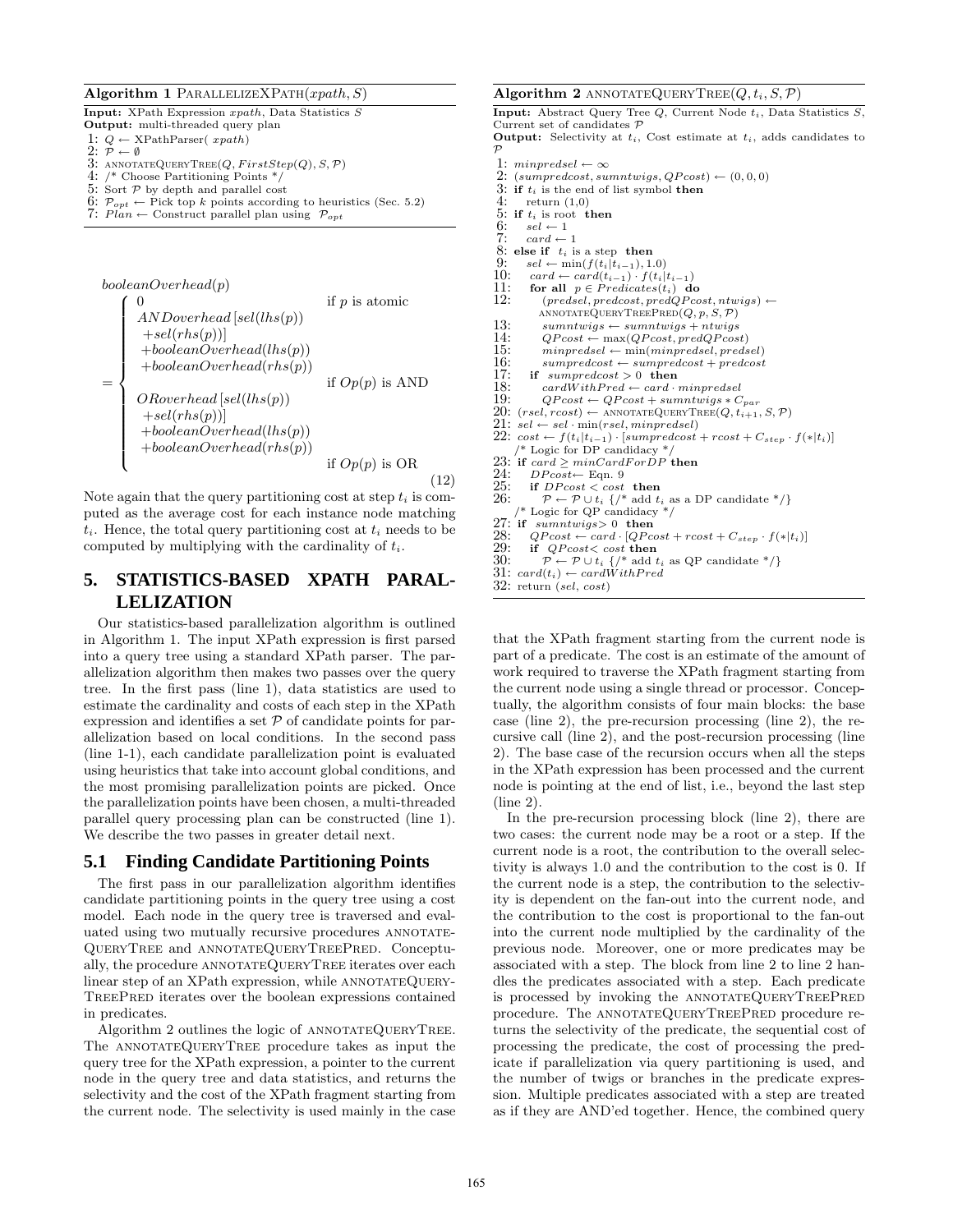#### Algorithm 3 ANNOTATEQUERYTREEPRED $(Q, p_i, S, P)$

| <b>Input:</b> Abstract Query Tree Q, Current Predicate Expression Node       |
|------------------------------------------------------------------------------|
| $p_i$ , Data Statistics S, Current candidates $\mathcal P$                   |
| <b>Output:</b> Selectivity sel, Sequential cost cost, QP cost predQPcost,    |
| QP branches <i>ntwigs</i> , adds candidates to $\mathcal P$                  |
| 1: if $p_i$ is a simple xpath expression then                                |
| 2:<br>$(self, cost) \leftarrow \text{ANNOTATEQUERVTREE}(Q, Expr(p_i), S, P)$ |
| 3:<br>return $(self, cost, cost, 1)$                                         |
| 4: else if $p_i$ is a boolean expression then                                |
| 5:<br>$(lhssel, lhscost, lhsQPost, lhsntwigs) \leftarrow$                    |
| ANNOTATEQUERYTREEPRED $(Q, LeftError(p_i), S, P)$                            |
| 6:<br>$(rhssel, rhscost, rhsQPost, rhsntwigs) \leftarrow$                    |
| ANNOTATEQUERYTREEPRED $(Q, RightError(p_i), S, P)$                           |
| 7:<br>if boolean operator is AND then                                        |
| 8:<br>$sel \leftarrow min(lhssel, rhssel)$                                   |
| 9:<br>$predQPost \leftarrow max(lhsQPost,rhsQPost) + (lhsel +$               |
| $r$ hssel $) \cdot AND overhead$                                             |
| 10:<br>else if boolean operator is OR then                                   |
| 11:<br>$sel \leftarrow max(lhssel, rhssel)$                                  |
| 12:<br>$predQPost \leftarrow max(lhsQPost,rhsQPost) + (lhsel +$              |
| $(rhssel) \cdot OR overhead$                                                 |
| 13:<br>return (sel, lhscost+rhscost, predQPcost, lhsntwigs+rhsntwigs)        |
|                                                                              |

partitioning cost is the maximum of the query partitioning cost of each predicate, the sequential cost of processing all the predicates is simply the sum of the individual predicate costs (line 2), and the resultant selectivity is estimated using the minimum. Once the resultant selectivity has been computed, the cardinality of the current step needs to be adjusted using the selectivity of the predicates (line 2). Line 2 adds the parallelization overhead (a tunable parameter) to the combined query partitioning cost.

In line 2, ANNOTATEQUERYTREE is called recursively on the next step in the XPath query tree. The recursive call returns the selectivity and estimated sequential cost of the XPath fragment starting from the next step.

The post recursion processing starts on line 2. The current node's contribution to the selectivity is multiplied with the selectivity from the recursive call. The current node's contribution to the sequential traversal cost is computed and incorporated with the cost from the recursive call. The procedure then evaluates whether it is feasible to parallelize the processing from the current node using either data partitioning or query partitioning. Finally, the cardinality associated with the current node is updated with the predicate selectivity.

The logic of ANNOTATEQUERYTREEPRED is outlined in Algorithm 3 and we highlight the important details next. The procedure takes as input the XPath query tree, a pointer to a predicate expression node and the data statistics, and returns the selectivity, sequential cost estimate, query partitioning cost estimate and number of twigs of the input predicate expression. If the predicate expression is a simple XPath expression, ANNOTATEQUERYTREE is called to obtain the selectivity and estimated cost. If the predicate expression is a (binary) boolean expression, annotateQueryTreePred is called recursively on the left and right operands of the boolean expression. In the subsequent post recursion processing, selectivity, sequential cost estimate and query partitioning cost estimate are updated and returned.

### **5.2 Choosing Candidate Partitioning Points**

After the first pass has identified the set  $P$  of candidate partitioning points, the second pass iterates over this set of partitioning points to pick a subset of the most 'optimal' partitioning points. Recall that the first pass identifies candidate partitioning points based on local information. Hence, in the second pass, we take into account information that is more 'global' in nature. For example, a candidate data partitioning point (eg. 'c' in  $\frac{a}{b}c/d$ ) identified in the first pass does not take into account the cost of processing the query XPath up to the partitioning point (eg.  $/a/b$ ). We call the query XPath up to the candidate partitioning point p the prefix  $prefix(p)$  of p.

The prefix of a partitioning point represents work that needs to be done prior to the partitioning point in question and in full generality, the prefix can also contain other partitioning points. The number of ways that the prefix of a partitioning point could be parallelized is therefore exponential in the number of partitioning points it contains and hence leads to a combinatorial explosion of the search space of all possible parallel plans. We employ a greedy heuristic to deal with this problem: w.r.t. the partitioing point in question, we view the work associated with the prefix as sequential (not parallelized). Using this assumption, given two partitioning points, the partitioning point of which the prefix requires less traversal of the data tree is likely to result in a more efficient query plan.

The amount of traversal of a prefix can be quantified using the cost models decribed in Section 4. In the case where the prefixes are relatively simple XPaths without descendent axes, a simpler heuristic based on the length of the prefixes can be used. Comparing two candidate partitioning points of the same type (eg. both DP or both QP) becomes very straightforward if the prefixes are simple XPaths: the partitioning point with a shorter prefix results in a better query plan. Note that since we assumed that no parallel processing is done for the prefix, the overall processing time for the entire XPath is limited by the processing for the prefix: no amount of parallelism at the partitioning point can reduce the time required to process the prefix. For example, consider the XPath  $\frac{7a}{b}/c/d$ e and f and g]' and two data partitioning points at 'c' and 'd'. The partitioning point 'c' is likely to result in a better plan, because it probably takes less time to process the prefix  $\frac{1}{a}$  /b' sequentially than it does to process the prefix  $\frac{7}{a}{b}/c$ .

A similar argument can be made when comparing a data partitioning point and a query partitioning point: the less work the prefix requires the more parallelism is exposed. Given two partitioning points of which the prefixes are the same, the parallel cost (estimated according to Eqn. 10 and Eqn. 11) of processing the XPath fragment starting from the partitioning will be used to distinguish the partitioning points. The parallel cost of a query partitioning point is limited by the number of branches and hence the amount of inherent parallelism. Data partitioning, on the other hand, is less limited, because the inherent limit on parallelism is the cardinality of the partitioning point which for most real data sets and queries is much larger than the number of processors. Hence, when the estimated parallel costs of a data and of a query partitioning point are equal (or very close), the former is prefered.

Using the heuristics described previously, the parallelization algorithm sorts the set of candidate partitioning points found in the first pass and picks the top  $k$  number of candidate partitioning points. The parameter  $k$  can be chosen based on the number of available processors ('cores'). At the time of writing of this paper, the number of cores in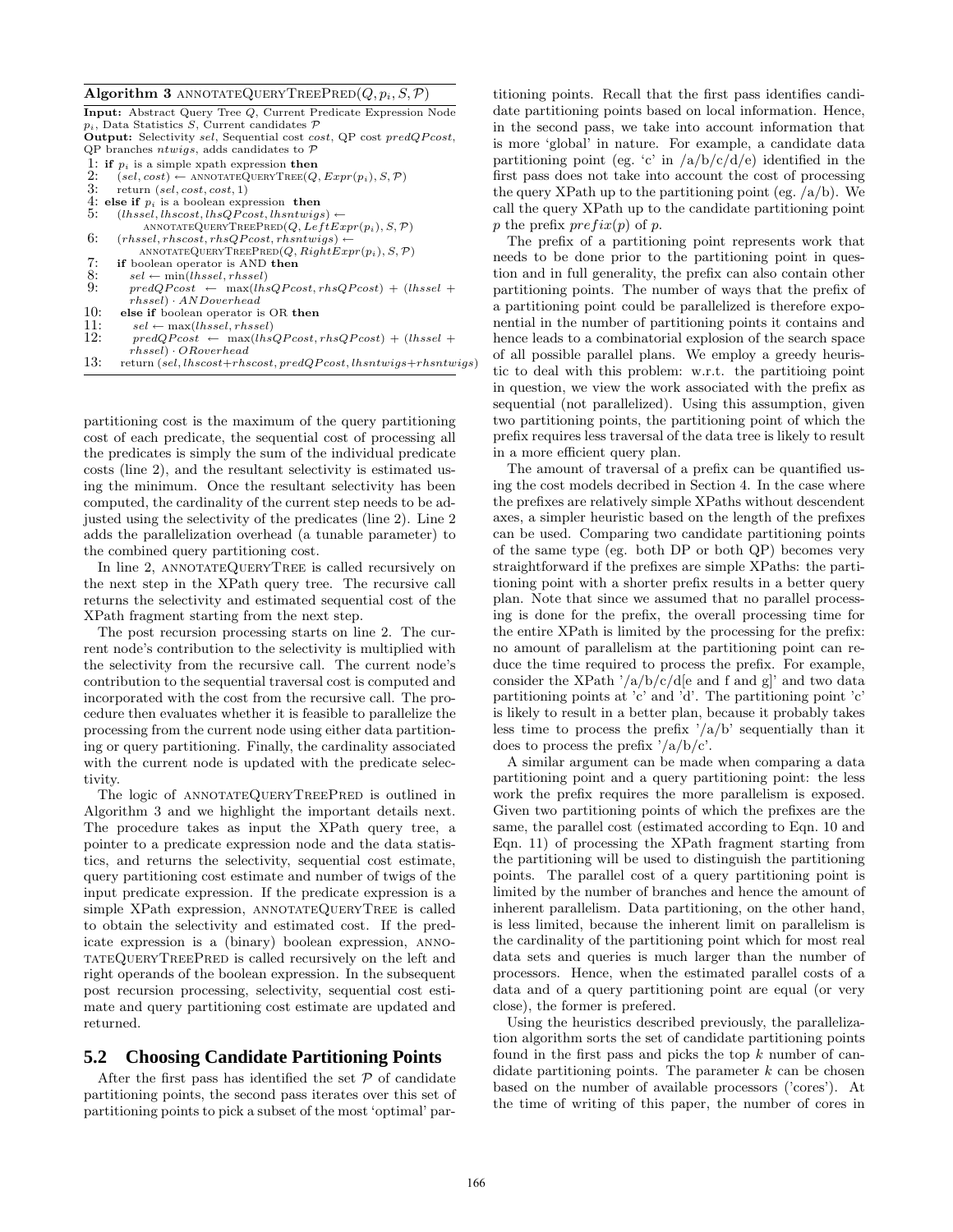most multi-core processors have yet to reach the order of hundreds. Hence, in most cases, picking just one partitioning point is sufficient to produce an efficient parallel query plan. When the number of cores have reached the order of hundreds and beyond, a larger number of partitioning points can be picked. The resultant parallel query plan will contain nested partitioning points, and the processor assignment problem (mapping processors/cores to partitions) will become a significant problem. Discussion of the processor assignment problem is beyond the scope of this paper and we hope to address it as part of our future work.

# **5.3 Constructing the Parallel Query Plans**

Once the top  $k$  candidate partitioning points have been chosen by the parallelization algorithm, the next step is to construct a parallel execution plan for the input query based on these points. This is done by an algorithm that accepts as input a query tree  $Q$  and the set of partitioning points  $P$ , and builds the parallel execution plan iteratively. At each iteration the execution plan is built by considering the partially constructed plan of the previous iteration and by applying the following operations (we omit the pseudo-code of the algorithm, due to lack of space): It picks the next partitioning point  $t \in \mathcal{P}$  and locates the position(s) of t in the partially constructed plan from the last iteration (in the first iteration, this partial plan coincides with the query tree  $Q$ ). Then, if t is a data partitioning node, a new special DP node is inserted into the tree in place of  $t$  to denote that data partitioning occurs at this point. Then, the algorithm consider the subtree in the plan formerly rooted at  $t$  and creates as many duplicates of this sub-tree as the number of processors we are assigning to this partitioning point. All these sub-trees become children of the new DP node. Furthermore, to each instance of node  $t$  we add a new subtree corresponding to the predicate that defines the section of the XML document over which the query is to be executed (see Section on Partitioning Strategies).

In the case of query partitioning, we know that by partitioning the query at point  $t$ , we essentially rewrite  $Q$  into a set of queries whose expressions (and thus trees) differ only after step  $t$ . These differing trees of the rewritten queries become the children of a new special QP node and the new query tree rooted at QP replaces the partial plan from the previous iteration.

This concludes one iteration of the algorithm and the next partitioning point is considered. Notice that an iteration i might create multiple copies of the partitioning point at iteration  $i + 1$ . Then, the above procedure must be applied to each one of these copies.

As an example of the above procedure, consider Figure 4. In the middle of the figure, we show the query tree corresponding to the query  $\frac{a}{b}c[d]$  and  $e/f$ . Assuming that step  $c$  is a candidate partitioning point, then to the left of the figure we show the plan in the case that  $c$  is a query partitioning point, while to the right of the figure we show the plan in the case of data partitioning. Notice that in the latter plan, each of the subtrees of DP has an additional predicate specifying the section of the XML document over which the query is to be executed. What if an additional data partitioning point exists for step e? Then, for the right branch of the left plan node e is replaced by DP and two new subtrees for  $e/f$  are created as children of DP. For the right plan, we need to do a similar change in both subtrees



Figure 4: Query and data partitioning plans.

|                 | XMark-large | XMark-huge | FpML   |
|-----------------|-------------|------------|--------|
| Size(MB)        | 116         | 1172       | 833    |
| Number of Nodes | 514         | 514        | 466    |
| Number of Docs  | na          | na         | 43,968 |
| Depth           | 1 Q         | 19         |        |

Table 1: Characteristics of the XMark and FpML dataset

of the (existing) topmost DP node.

# **6. EXPERIMENTS**

We have performed extensive experiments on several types of XPath queries over many XML datasets. In this section, we describe our experiments and present a representative subset (due to space constraints) of our experiment results. The performance of both our statistics-based parallelization algorithm and the parallel query plans are very similar on the other datasets.

Prototype Implementation. We implemented a prototype of our multi-core XPath processing system including our own implementation of an XPath processor, the parallelization algorithm, and the parallel query operators. The XPath processor leverages Xerces-C and XALAN DOM APIs. The parallelization algorithm is implemented in PERL and leverages the XML::XPath package to parse an XPath into an abstract syntax tree. The output of the parallelization algorithm is a (set of) optimal partitioning point(s). We then generate the query plans by hooking up a set of basic query operators implemented in C++. These operators rely on our XPath processor and include a sequential XPath operator, a parallel data partitioning XPath operator, a parallel query partitioning XPath operator, a parallel hybrid query and data partitioning operator, and sequential operators for merging node lists either via intersection or union. The query operators are parametrized by the number of threads.

Datasets and Queries. We experimented with DBLP, Mondial, Treebank, Swissprot, XMark [25], and an FpML dataset from an investment bank. Due to space constraints, we present representative results from the XMark and FpML dataset. The FpML dataset is a collection of 43,968 real anonymized  $FpML<sup>1</sup>$  documents from an unnamed investment bank. Each document follows a proprietary extension of the FpML industry standard schema. We constructed a super root fpmldocs in order link the entire collection into a single XML document. In addition to the real FpML data,

<sup>1</sup>Financial products markup language. www.fpml.org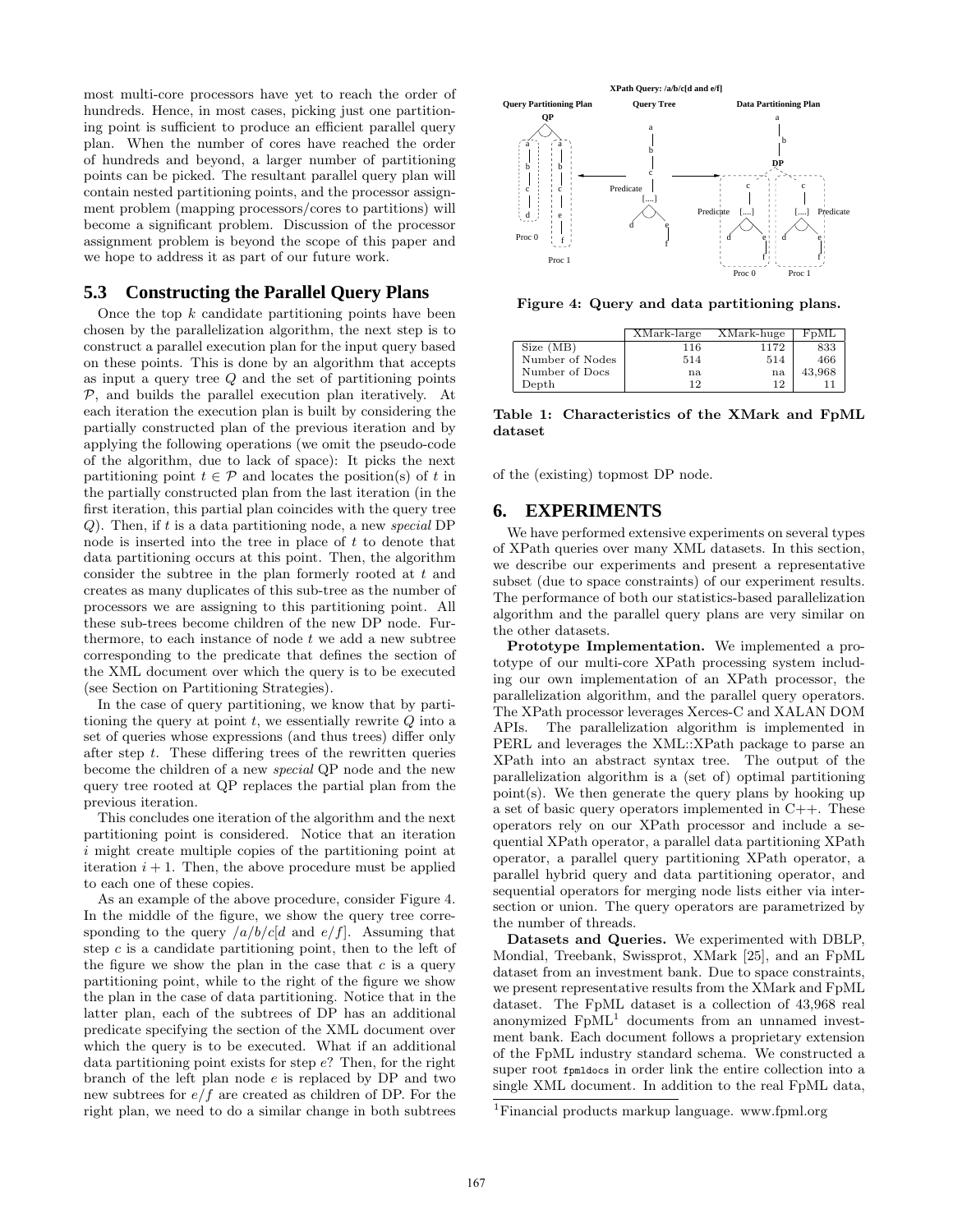| Document  | Kev        | XPath Query                                                                                       |  |  |
|-----------|------------|---------------------------------------------------------------------------------------------------|--|--|
| XMark.xml | XM1        | /site/closed_auctions/closed_auction/annotation/description/text/keyword                          |  |  |
|           | $\rm{XM2}$ | /site/people/person[profile/gender and profile/age]/name                                          |  |  |
|           | XM3        | /site/regions/asia/item[mailbox/mail/date and description/parlist/listitem/text and payment]/name |  |  |
|           | XM4        | /site/open_auctions/open_auction[annotation/author and                                            |  |  |
|           |            | annotation/description and bidder/date and privacy]                                               |  |  |
| FPML.xml  | FM1        | /fpmldocs/Message/FpML/trade/creditDefaultSwap/generalTerms/effectiveDate/unadjustedDate          |  |  |
|           | FM2        | /fpmldocs/Message/FpML[party/partyName and trade/creditDefaultSwap/generalTerms                   |  |  |
|           |            | /effectiveDate/unadjustedDate]/trade/tradeHeader/tradeDate                                        |  |  |

Figure 5: XPath Queries used for Experimental Evaluation

we also used XPath expressions extracted from a real query workload provided by the investment bank. Table 5 lists the representative XPath queries over the two XML datasets. Two of the XMark queries were drawn from the XPath-Mark [9] benchmark. The query XM1 was run against the XMark-huge document. The remaining XMark queries were run on the XMark-large document. The experiments were performed on a dual quad-core 2.66 GHz Intel Xeon system running Linux.

Methodology. For each dataset and each query in the testing set for that dataset, we use our parallelization algorithm to identify the candidate partitioning points and strategies. Each of these partitioning point and strategy corresponds to a prebuilt parametrized query plan in our prototype. These query plans are executed on the dataset in question by setting the parameters with the appropriate XPath query fragments, the partitioning point and the number of processors to use. In general, we run the query plans over different number of processors and record the wall-clock execution time. We then check if the query plan (i.e., partitioning point and strategy) chosen by the parallelization algorithm is the among the fastest running query plan.

### **6.1 Evaluation Results**

The query XM1 (Table 5) consists of a series of 6 child steps. As the query does not contain any predicates, this query can be parallelized only via the data partitioning approach. Figure 6(a) presents relative performance of five possible data partitioning query plans, dp1 to dp5 for the query XM1. These plans differ in the way the original query is partitioned into sequential and parallel queries. The query plan, dp1, uses the earliest partitioning point, the child step /closed\_auctions, to partition the original query, while the query plan, dp5, chooses the later child step, /text, to partition the query. Our parallelization algorithm identified two plans, dp2, and dp3, that use the child steps, /closed\_auction and /annotation, respectively, to partition the original query. Based on the recommendation, our system's heuristic (Section 5.2) finally chose the query plan,  $dp2$ , as the ideal plan for executing the query XM1. Note that the among the five evaluated plans, only dp2 consistently performs better than the sequential execution, which requires 3.31 seconds (Figure  $6(a)$ ). As Figure  $6(a)$  illustrates, performance of query XM1 under the plan dp2 is dominated by the parallel execution time which improves as the number of processors is increased. The best query performance is observed when the query is executed using  $dp2$  on 6 processors (1.65 seconds). For the plans dp3 to dp5, the overall performance is dominated by the sequential execution costs. Hence, although the parallel execution costs improve as the number of processors is increased, the overall performance degrades. It is important to note that aggressive parallelization as implemented in the plan dp1 performs poorly since each participating processor ends up doing the amount of work similar to the purely sequential execution (as there is only one /closed\_auctions node and it gets replicated on all participating processors). In such setting, the amount of available processing power is inconsequential as demonstrated in Figure  $6(a)$ . The important lesson from this experiment is that the best execution plans result in finding the proper mix of sequential and parallel execution.

Figure 6(b) presents performance of executing the query XM2 using different parallel execution plans. XM2 is a predicated query with a conjunction of two path predicates. The parallelization algorithm first evaluates whether the query should be parallelized or not. For XM2, the parallelization algorithm determined that the query would benefit from parallelization. It further evaluated the two different parallelization strategies: data- and query partitioning over different partitioning points in the original query. The parallelization algorithm's top recommendation is to use the data partitioning strategy at the partitioning point, /person. The second choice is the query partitioning strategy by partitioning the query predicates at the partitioning point, /person, over 2 processors. In the query partitioning execution, the original query is rewritten into two sub-queries, each executing a distinct path predicate on the /person node. These two sub-queries are then executed on two different processors and their local results are intersected to compute the final result. We first evaluated these two options and observed that the query partitioning plan performs (1.02 seconds) as bad as the sequential execution (1 second). Still, as the parallelization algorithm chose the query partitioning as the second option, we decided to use the hybrid approach to provide the query partitioning plan more parallelism. The hybrid partitioning scheme first uses the query partitioning scheme to partition the original query and then follows the data partitioning strategy to execute individual sub-queries on two processor groups of 3 (HYB1) and 4 processors (HYB2) each. As Figure 6(b) illustrates neither HYB1 nor HYB2 plans match the performance of the data partitioning plan selected by our parallelization algorithm.

Figures  $6(c)$  and  $6(d)$  present the performance of different query execution plans for the queries XM3 and XM4, respectively. For the query XM3, the parallelization algorithm selects the data partitioning at the partitioning point /item to be the optimal execution plan, followed by a query partitioning plan at the same partitioning point by partitioning the predicates over 3 processors. Similar to the query XM1, the query execution plan performs (0.15 seconds) as bad as the sequential plan (0.16 seconds). We also tried applying the hybrid strategy to the query execution plan, where each sub-query was executed over 2 processors. However, the hybrid approach was not able to provide significant improvement over the query execution plan (0.11 seconds) and the best performance was observed by the data parti-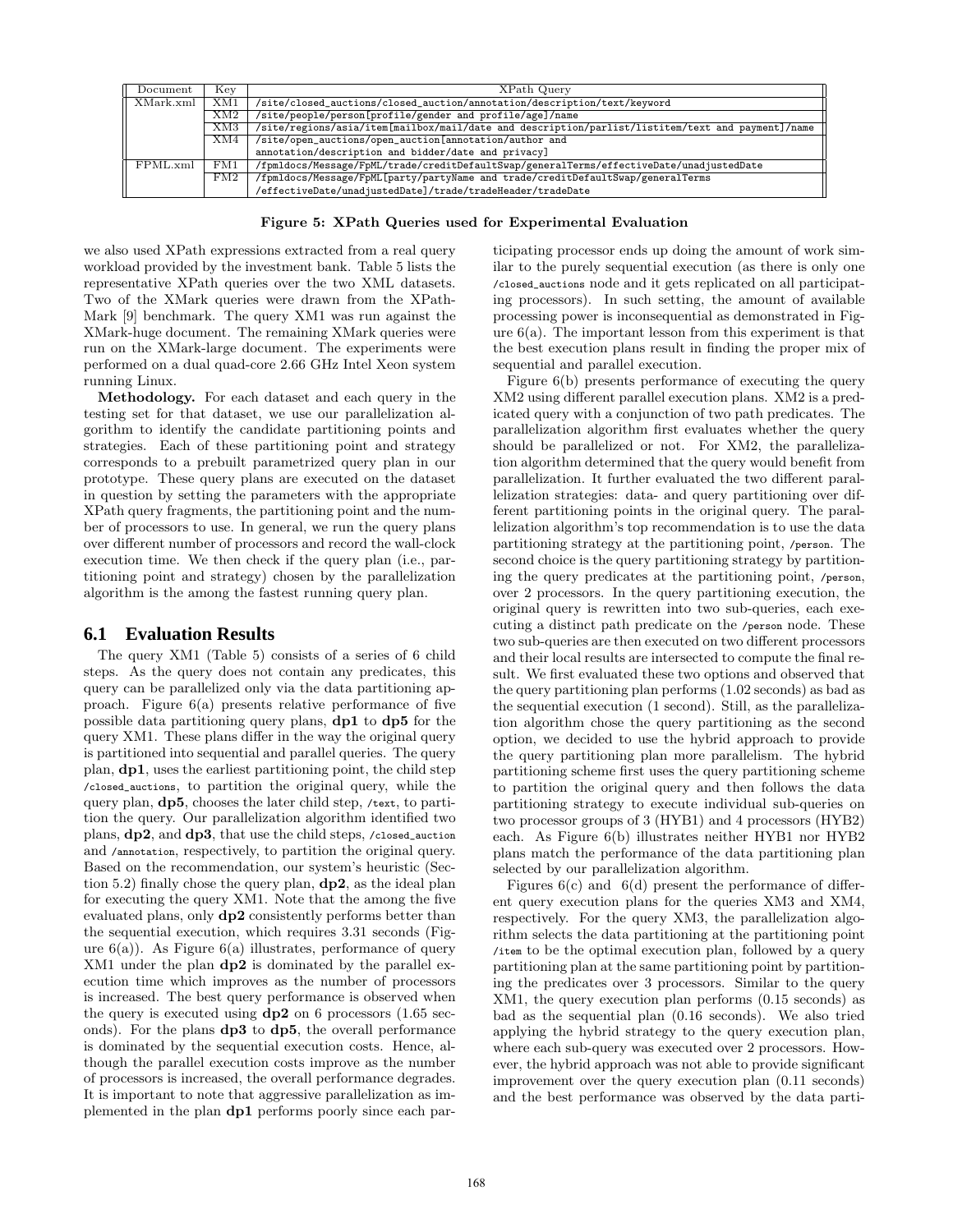

(a) XM1: Impact of query splitting point on DP. (b) XM2: Data/query/hybrid partitioning perfor-(c) XM3: Data/query/hybrid partitioning performance. mance.



(d) XM4: Data/query/hybrid partitioning perfor-(e) FM1: Impact of query splitting point on DP. (f) FM2: Data/query/hybrid partitioning performance. mance.

#### Figure 6: Experiments results. We use the convention of annotating the plan chosen by the parallelization algorithm using (\*).

tioning plan chosen by the parallelization algorithm (0.066 seconds).

For query XM4, we observe similar behavior. Our parallelization algorithm recommended the data partitioning plan at point, /open\_auction, as the top plan. It also suggested two query partitioning plans at the same partitioning point: the first plan creates two predicated sub-queries, first as a conjunction of two predicates, annotation/author and annotation/description, and the second as a conjunction of remaining predicates, bidder/date and privacy, the second plan creates four predicated sub-queries, each with a separate predicate. We ran the first query partitioned plan on 2 and the second on 4 processors. Both performed worse (1.75 seconds and 1.38 seconds) than the data partitioned plan (0.85 seconds using 6 processors). Application of hybrid partitioning strategy didn't have any performance improvements. The best performance resulted in by using the data partitioning strategy on 6 processors.

Figure 6(e) presents the comparison of three different data partitioning queries for the query FM1 on the FPML dataset. Our parallelization algorithm suggested only one possible partitioning point, /Message, to generate the serial and parallel sub-queries (dp1). To evaluate the efficacy of the suggested plan, we compared it with two different data partitioning plans, dp2 and dp3, with partitioning points at /FpML and /trade, respectively. As illustrated in the Figure  $6(e)$ , the plan suggested by the parallelization algorithm provided the best performance as it had the smallest serial component.

Finally, Figure 6(f) presents comparison of multiple query plans for the Query FM2. Our parallelization algorithm suggested two possible plans: data partitioning at the partition point, FpML, and query partitioning over 2 processors by creating two sub-queries for two different predicates. Similar to previous cases with predicated queries, the query partitioning plan (6.24 seconds) performed as bad as the sequential execution (6.26 seconds), and the hybrid partitioning was also ineffective. The best performance (1.94 seconds) was produced by the data partitioning plan recommended by our parallelization algorithm.

Our experiments have demonstrated that our parallelization algorithm precisely predicted the XPath execution costs and consistently recommended the optimal plan. For the data partitioning strategy, our parallelization algorithm consistently picks the optimal partitioning point. For the query partitioning strategy, our parallelization algorithm correctly determined that it is inefficient for the given queries (note that we can always construct artificial queries where the query partitioning plan would win). For predicated queries, query partitioning requires the participating processors to traverse the entire tree. If the work involved in executing the predicates is not dominant, then individual processors perform the same amount of work as the sequential plan, and further their traversal patterns overlap. Hence, their